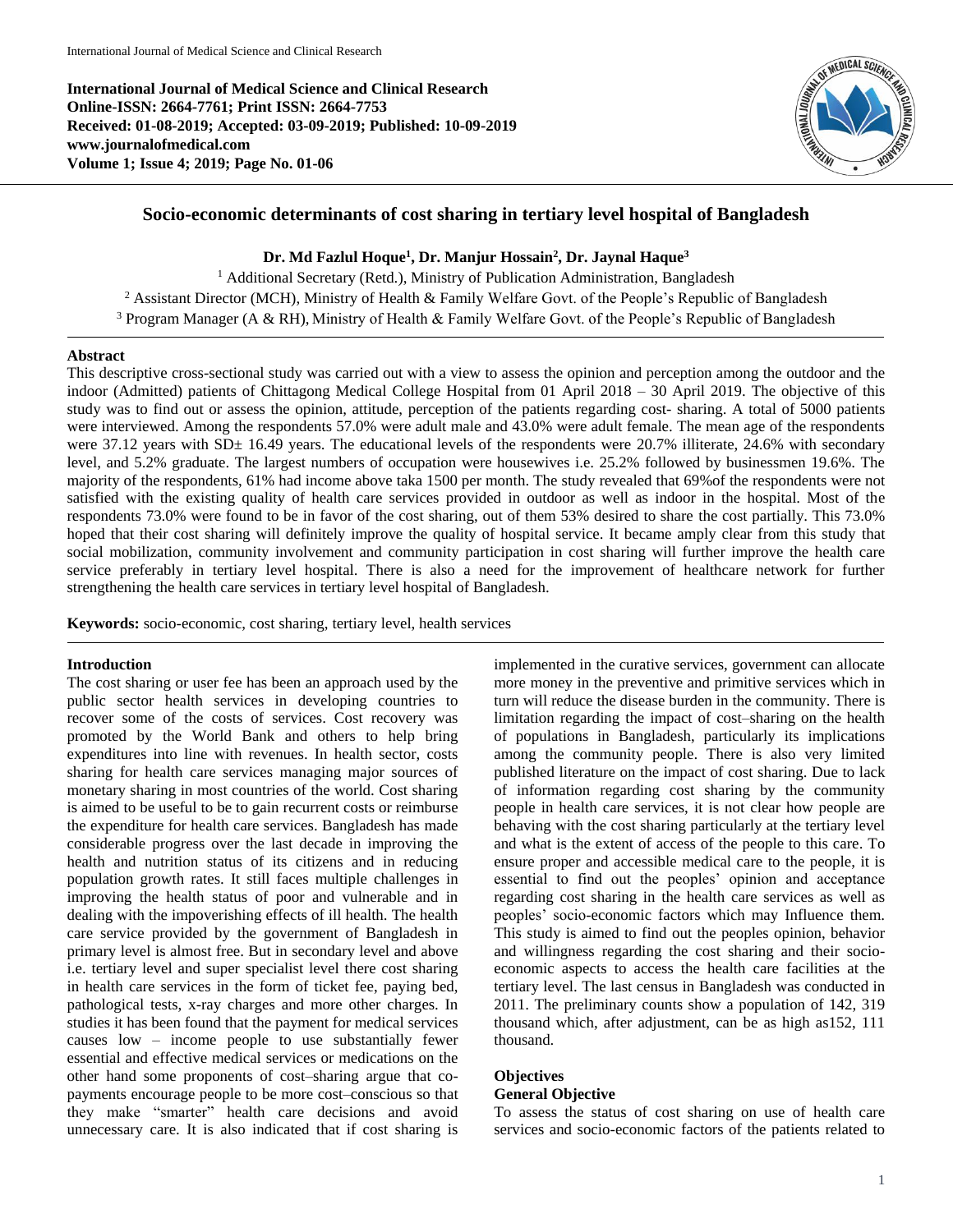the cost sharing in tertiary level hospitals.

#### **Specific Objectives**

- a. To estimate the proportions of the patients in favor of cost sharing.
- b. To assess the patients level of satisfaction and dissatisfaction.
- c. To find out the reasons in favor or disfavor of cost sharing.
- d. To find out the way of participation in cost sharing.
- e. To find out the services where respondents are willing to share the cost of service and the way of participation.

#### **Materials and Methods**

**Type of study/study design:** The study was a descriptive cross sectional study. The aim of the study was to see the opinion, perception and attitude towards cost sharing and also to assess the level of satisfaction of respondents with the existing health services in tertiary level hospital in Bangladesh.

**Place of study:** The study was conducted in specialized tertiary (Division Level) hospital in Bangladesh known as Chittagong Medical College Hospital, the  $2<sup>nd</sup>$  largest public hospital in Bangladesh.

**Period of study:** April 2018 to 30 April 2019.

**Study population:** The male and female patients attended in outdoor for treatment, investigations and minor medical and surgical intervention and admitted in the hospital as indoor patients during the period of April 2018to April 2019.

**Sample size and sampling technique:** Consecutive patients attending the outdoor and indoor departments of the hospital for health care facilities during the time mentioned as above. There were more than 1500 patients attending in those outdoor department as well as indoor cases per day, but the investigator included only those who had consented to answer the questions. There were only 5000 such respondents who agreed to participate in this study. Sampling technique was systematic random sampling.The sampling interval was two to three.

**Research instruments:** An interview schedule was made in Bangla and in English.It included thirty five questions. The questions were related to socio-economic as well as sociodemographic, opinion, perception and attitude of the respondents. The questions were mostly closed type. The sample of the questionnaire is enclosed in the annexure.

**Data Collection:** The respondents were interviewed with a semi-structured interview schedule for the collection of data. It was finalized after pre-testing in similar field situation elsewhere. The investigator/ data collector interviewed all of the respondents face to face.

**Data processing:** Collected data were entered and processed by computer package using SPSS statistical programme & scientific calculators.

**Data analysis**: The collected data were checked, verified and edited to maintain inconsistency and validity. The important variables were considered and analyzed to fulfill the objectives of the study. It involved descriptive statistics, like univariate frequency tables, graphs and descriptive statistical calculations. Cross tabulation and bivariate analysis, chisquare tests etc. were done for analytical purpose by using the same SPSS computer programme.

#### **Results and Discussion**

| <b>Table 1:</b> Distribution of patients by age $n = 5000$ |  |  |
|------------------------------------------------------------|--|--|
|------------------------------------------------------------|--|--|

| Age (in year)                               | Frequency                | Percent |
|---------------------------------------------|--------------------------|---------|
| <10                                         | 150                      | 3.0     |
| $10-20$                                     | 590                      | 11.8    |
| 20-30                                       | 1500                     | 30.0    |
| $30 - 40$                                   | 1050                     | 21.0    |
| $40 - 50$                                   | 730                      | 14.6    |
| $50 - 60$                                   | 540                      | 10.8    |
| 60-70                                       | 320                      | 6.4     |
| >70                                         | 120                      | 2.4     |
| Total                                       | 5000                     | 100.0   |
| <b>B</b> F<br>$\alpha$ $\beta$<br>$\lambda$ | $27.10 \pm 16.10 (2.00)$ |         |

Mean  $\pm$  SD (Range) = 37.12  $\pm$  16.49 (2-90)

Table - 1 shows that a total of 5000 patients attending the outpatient and inpatient department of tertiary level hospital were interviewed. The mean age of the respondents was 37.12 years with an SD 16.49 years of age.



**Table 2:** Distribution of respondents by amount of expenditure to attend health care facilities (Hospital)  $n = 5000$ 

|       | <b>Frequency</b> | Percent |
|-------|------------------|---------|
| Yes   | ാറാറ             |         |
| No    | 2980             | 59.6    |
| Total |                  |         |

Table-2 shows that 40.4% of the respondents opined that they had to spend a considerable amount of money to attend the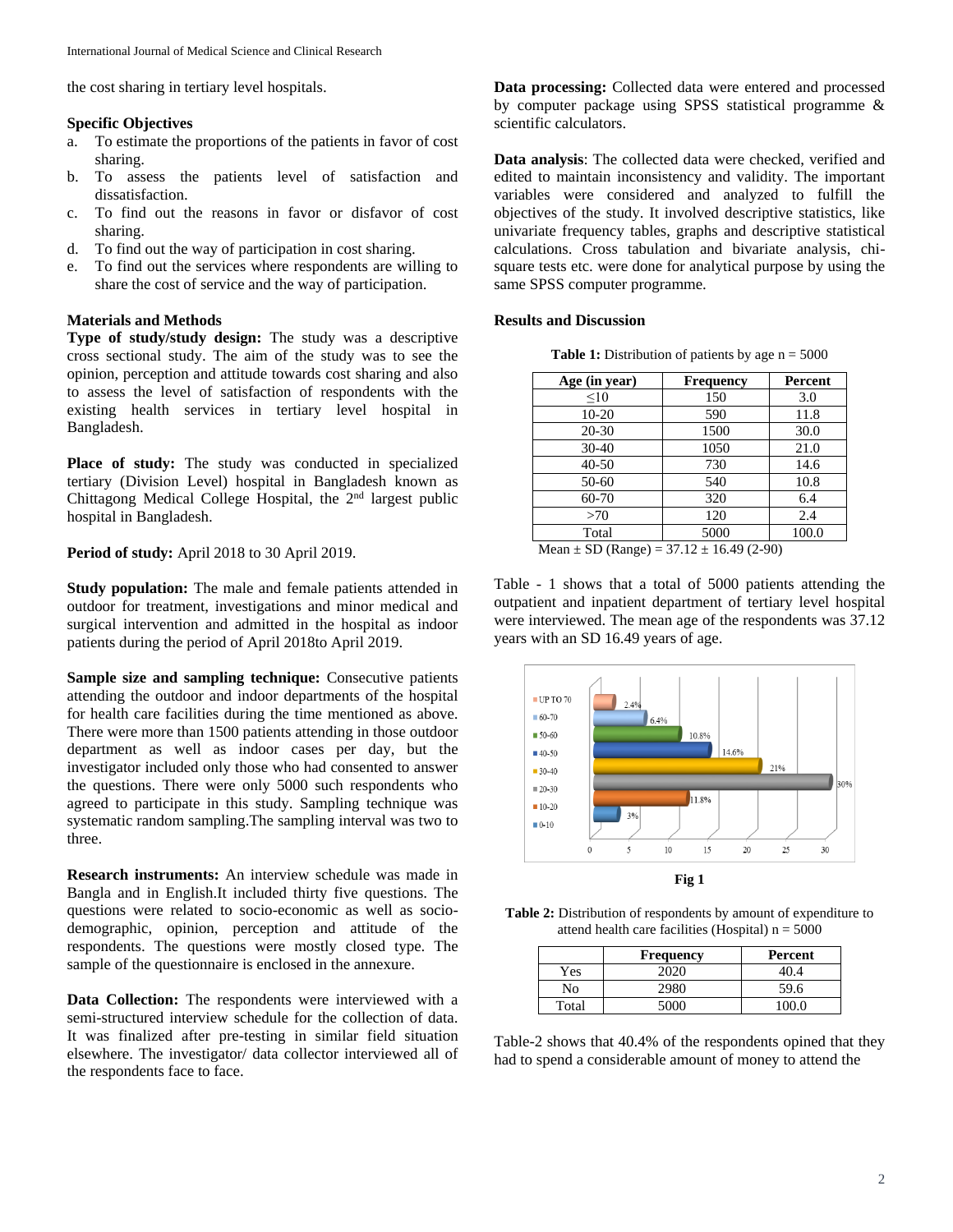Health care facilities and 59.6% respondents opined that the amount of money spend to reach the health care facilities is not remarkable.



**Fig 2**

**Table 3:** Distribution of the type of health care financing usually the respondent avail  $n = 5000$ 

|                            | <b>Frequency</b> | Percent |
|----------------------------|------------------|---------|
| None                       | 2790             | 55.8    |
| Health/Insurance           | 250              | 5.0     |
| <b>Employer Provided</b>   | 350              | 7.0     |
| Community financing        | 150              | 3.0     |
| NGO Provided               | 60               | 1.2     |
| Self-saving for healthcare | 1000             | 20.0    |
| Donation                   | 400              | 8.0     |
| Total                      | 5000             | 100.0   |

Table – 3 shows that 55.8% of the respondents does not have any health care financing facility, 20.0 % use their self saving for health care 8.0% use donation financing, 7.0% of the respondents are financed by the employer 3.0% use community financing and financing of 1.2% of the respondents are provided by NGO.



Table 4: Distribution by which of the following facilities you want to pay for?  $n = 5000$ 

|                | <b>Frequency</b> | <b>Percent</b> |
|----------------|------------------|----------------|
| Consultation   | 3740             | 74.8           |
| <b>Blood</b>   | 3010             | 60.2           |
| Medication     | 4330             | 86.6           |
| Surgery        | 2560             | 51.2           |
| Bed            | 1880             | 37.6           |
| Investigations | 3620             | 72.4           |
| Food           | 2880             | 57.6           |
| Security       | 2300             | 46.0           |
| Oxygen         | 1990             | 39.8           |
| None           | 400              | 8.0            |
| All            | 1460             | 29.2           |

Table – 4 shows that the respondents were more interested to pay for the medication 86.6%, for consultation74.8%, for investigation 72.4%, for blood 60.2%, for food 57.6%, for surgery 51.2%, for security 46.0%, for oxygen 39.8%, for bed 37.6%, and for all other 29.2% respectively.



**Table 5:** Distribution of respondents, according to the basis of cost sharing, i.e. what should be the basis of cost sharing? n = 5000

|                                                                                | Frequency | Percent |
|--------------------------------------------------------------------------------|-----------|---------|
| No cost sharing                                                                | 1630      | 32.6    |
| Generalized for all                                                            | 290       | 5.8     |
| Depending upon the economic condition of the care seeker                       | 2070      | 41.4    |
| Depending upon the extent of expenditure to be incurred for individual patient | 1010      | 20.2    |
| Total                                                                          | 5000      |         |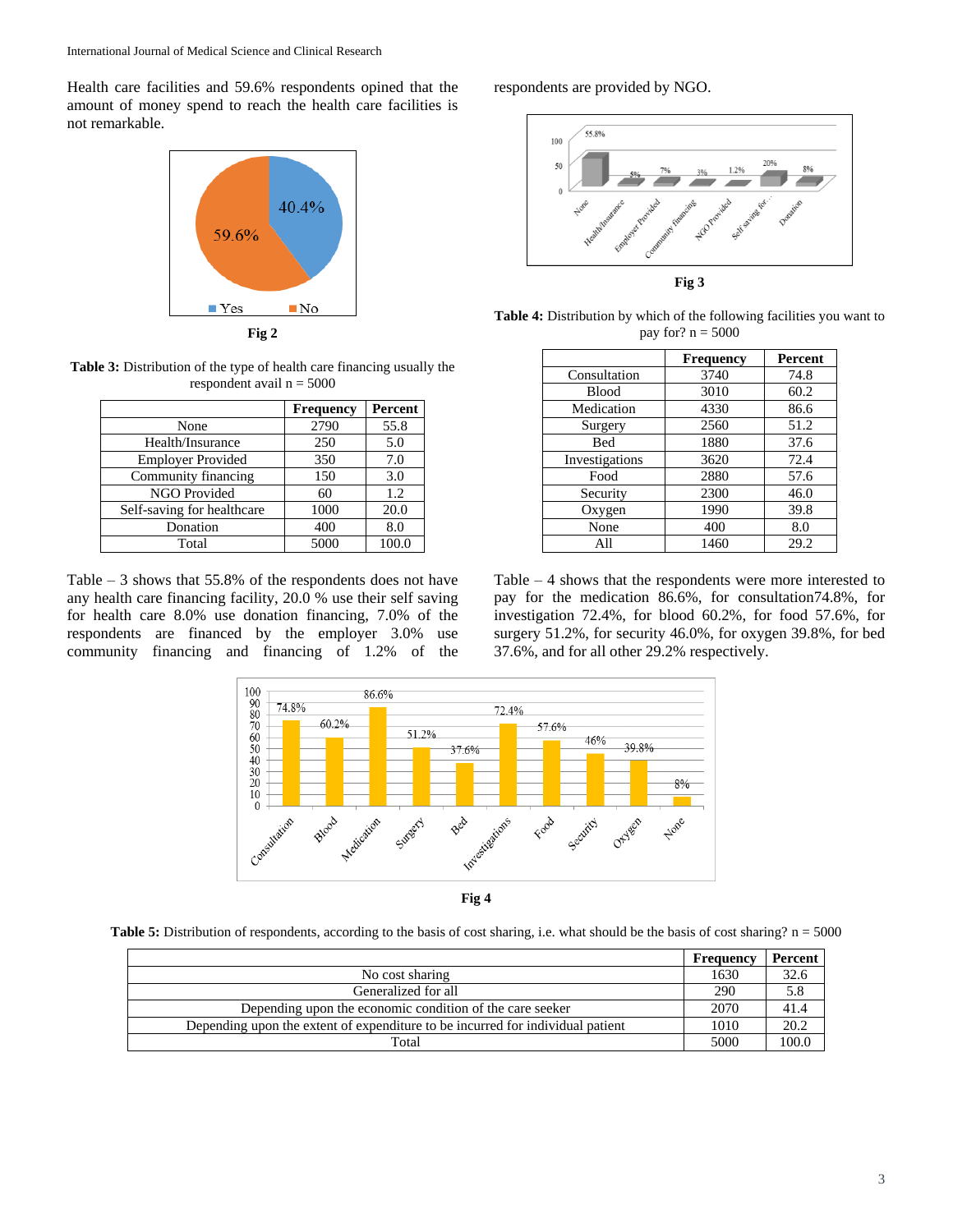Table - 5 shows that the cost sharing should be on the basis of economic condition of the respondents 41.4%, 32.6% respondents were in favor of no cost sharing, 20.2% of the respondents were in favor of extent of expenditure to be incurred for individual patient, 5.8% of the respondents were in favor that the cost sharing should be generalized for all service recipient.



**Table 6:** Are you ready to contribute to a fund that will help you to finance health care for you and your dependant in time of need?  $n =$ 5000

|       | <b>Frequency</b> | Percent |
|-------|------------------|---------|
| Yes   | 3300             | 66.0    |
| No    | 700              |         |
| Total | 5000             |         |

Table – 6 shows that the percentage of respondents wants to share the finance or health care cost. 66.0% of the respondents were in favor of cost sharing, and 34% of the respondents were not in favor of cost sharing.



**Fig 6**

**Table 7:** Distribution of respondents: Do you think cost sharing can improve services in government health care facility?  $n = 5000$ 

|           | <b>Frequency</b> | Percent |
|-----------|------------------|---------|
| No        | 2630             | 52.6    |
| Partially | 1490             | 29.8    |
| Yes       | 880              | 17.6    |
| Total     | 5000             | 100 O   |

Table  $-7$  shows that 52.4% of the respondent does not think that imposing cost sharing can improve health care services. On the other hand 29.8 % of the respondent think that imposing cost sharing can improve health care services partially.17.6% of the respondents firmly believe that introducing cost sharing can improve health care facilities.



**Fig 7**

**Table 8:** Distribution of respondents according to knowledge, attitude and perception about government health care facility. n = 5000

|                                                    | <b>FrequencyPercent</b> |      |
|----------------------------------------------------|-------------------------|------|
| Government health care facilities have enough      | 3240                    | 64.8 |
| facilities to take care of your need               |                         |      |
| Doctors of public hospital (Government) are as     | 3770                    | 75.4 |
| good as those in private hospital                  |                         |      |
| Traditional medicines is only for the poor         | 2020                    | 40.4 |
| The rich have less health problem than the poor    | 2550                    | 51.0 |
| If the charges of the public hospital are the same |                         |      |
| as those of private hospital, I would prefer to go | 2980                    | 59.6 |
| to private hospital                                |                         |      |
| Getting a health insurance is a loss of money      | 1780                    | 35 G |

Table – 8 shows 64.8 % of the respondent opined that Government health care service have enough facilities to take care of their health problem. 75.4% of the respondents think that Doctors of public hospital are as good as those in private hospital.51.0% believe that the rich have less health problem than the poor. 59.9% mentioned that if the charges of the Government hospital are the same as those of the private one then they prefer to be treated in the private hospital. 35.6% of the respondents believe that getting a health insurance is total loss of money.



**Fig 9**

## **Conclusion**

Cost sharing has been proved to be very effective to provide better health care facilities at all the level. i.e. primary, secondary and tertiary level hospitals.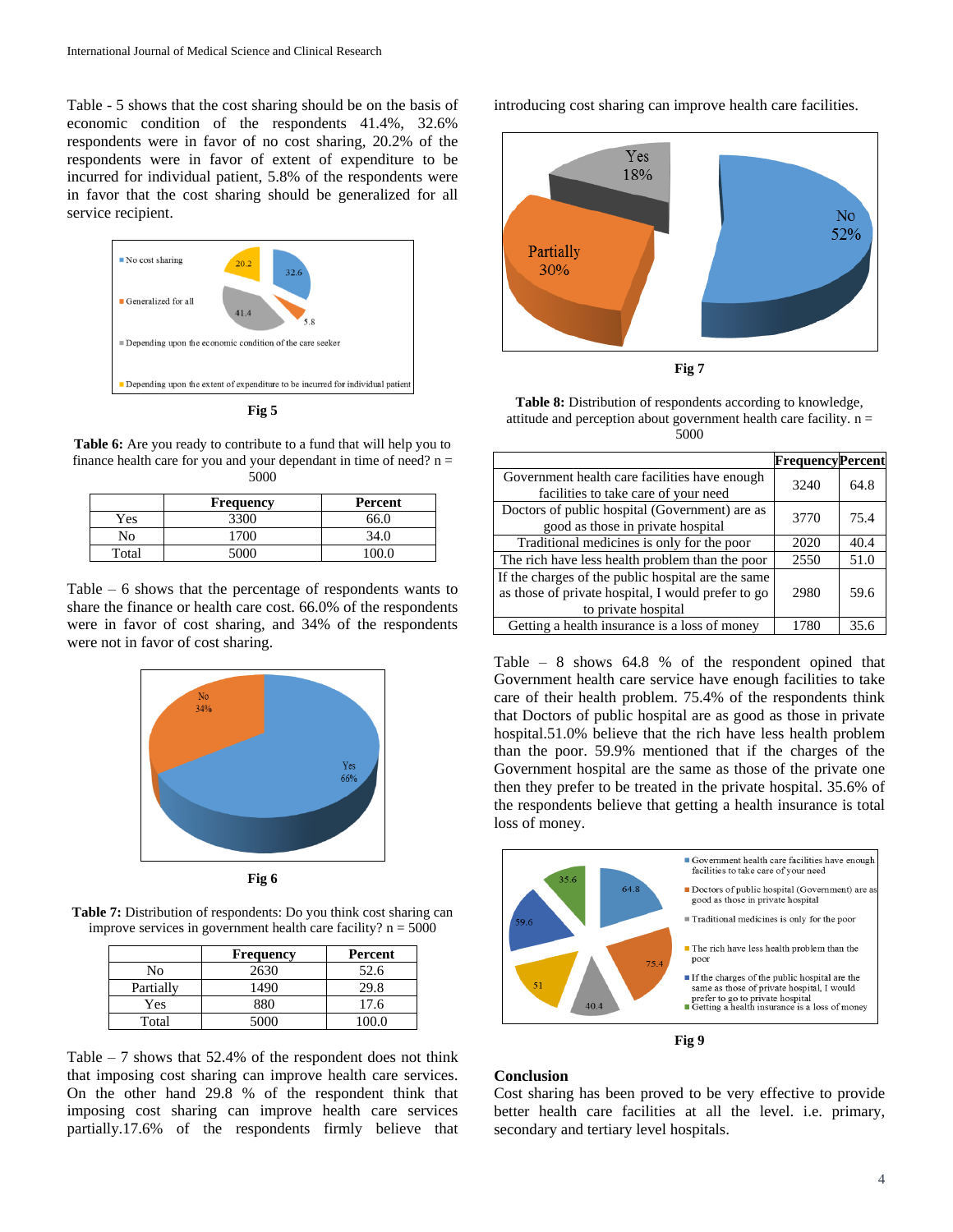Reviewing the findings of this study it was concluded that the majority of the respondents were from moderately socioeconomic group and moderately literate. Therefore, all these socio-economic factors related to willingness to pay for the cost sharing. It is very interesting to note that the respondents were willing to share the hospital service cost provided the quality health care facilities are available at outdoor and indoor, secondary and tertiary level of hospital. It was revealed from the study that a good number of respondents were willing to actual cost sharing in the form of health insurance scheme (policy)for different health care services.

There is no denying the fact that the health and population sector of Bangladesh is confronted with the profound challenge of sustaining and enlarging its capacity to meet an ever –increasing demand for health. In part, the challenge requires greater efficiency and cost effectiveness from existing sources of health care in Bangladesh. It also requires the mobilization of additional resources if the challenge is to be met. Available evidence concerning Bangladesh household expenditures suggests that ability and willingness to pay additional amounts for quality health care does exist. As a result there is now a renewed interest in resource mobilization by the collection of user fees, or cost shared by service recipient through a variety of approaches.

Cost sharing offer a means for mobilizing additional funds for the health sector for quality of care improvements and extending coverage.

It was very interesting to note that cost sharing offer a means for mobilizing additional funds for the health sector for quality of care improvements and extending coverage. In addition to quality of care improvements, if implemented correctly cost sharing can also led to a number of other benefits for the health sector. These include improved efficiency, quality, and local accountability.

If elaborate studies are undertaken it may reveal real or true facts in regards to cost sharing in tertiary level hospital, thereby it will improve the health status of a country like Bangladesh.

## **Recommendations**

From the study it has been observed that considerable progress has been made in Bangladesh in cost sharing. The following recommendations are made to further improve the progress of cost sharing.

- 1. Considering the present socio-economic conditions, the Government of the People's Republic of Bangladesh can formulate a policy to implement the cost sharing at all the tiers specially in tertiary level hospitals to generate more resources to support public health expenditure and improvement of the quality of service in the hospitals.
- 2. The role of the Government in this process is to create the market environment in which self selection can work. By legislation, GOB can alter the incentive structures facing patients and their families and friends when they come into contact with health care and its related services. By judiciously allowing user fees and self- selection in associated health care markets, the GOB can still raise revenue and subsidies the health of the poor who choose to take the commensurate market option. Such incentive mechanisms are generisable beyond user fees and indeed,

beyond the health sector but their analysis goes beyond the bounds of this research paper.

- 3. User fee impact must be studied closely to determine price elasticity of demand" estimates which take into account unofficial "charges as well as official ones. These "elasticity "estimates should then be used to reduce system leakage where it exists and can be controlled. Cost sharing implementation schemes should anticipate fullest absorption of consumer surplus in a manner that clearly benefits the most vulnerable elements of the population.
- 4. Quality features should be linked with ability to pay and willingness -to pay information so that user fees can be collected in a dynamic manner i.e. one that anticipates the multiple perceptions of quality possible across income groups and between professionals and the general public.
- 5. User fees collection should be maximized by application in the outpatient area of hospitals if it is clear that the poor will not be damaged in the process.
- 6. Where a reasonable split can be attained between hotel and the food services at a facility and medical and professional areas of judgment, user fees should be applied through the mechanism of self selection.

## **References**

- 1. The Government of the Peoples Republic of Bangladesh Ministry of Health and Family Welfare Health Bulletin 2011.
- 2. Statistical pocket Book of Bangladesh, Bangladesh Bureau of statistics. Government of the people's Republic of Bangladesh, 2010.
- 3. National Census preliminary report 2011, BBS 2009 and key indicators on report of sample vital Registration system(pub in 2011) by BBS, World economic outlook Oct 2010 (IMF) Hyperlink. (http//www.imf.org/expert/ pubs/frt/weo/20//0/02//index
- 4. Goodman H, Waddington C. Financing health care: Oxfam practical Health GuideNO-8:2
- 5. WHO. Alma Ata 1978 PHC. HFA/2000.HFA Series No 2, Geneva, Switzerland, 1979, 17.
- 6. WHO. Formulating Strategies for HFA/2000..HFA series No-2, Geneva, Switzerland.
- 7. Bangladesh Health Service report 1989, Published by the Director General of Health Services Bangladesh. 1990; 23-24:43-45.
- 8. Das AM, Shahidullah M, Islam S, Siddique AAB. Health problems awareness in Sherpur and kalihati, Bangladesh. 1988, 9-10, 100-101.
- 9. Abel- Smit B. The World economic crisis: part 1 Repercussions on health.Health policy and planning. 1986; 1(3):202-203.
- 10. Park. k park text Book of preventive and social Medicine 15th edition Jabalpur India, 1997, 18.
- 11. Djukanovic V, Mach EP. Alternative approaches to meeting basic health needs in developing countries. A joint UNICEF/WHO study. WHO Geneva, 1975.
- 12. Rashid KM. Khabiruddin MD, Hyder Sayeed. Text book of Community Medicine and Public Health. 2nd edition. 1975; 22:23.
- 13. Grameen Health Programme, Grameen Kalyan office, Grameen Bank Bhaban, Mirpur, Dhaka Islam MK Health